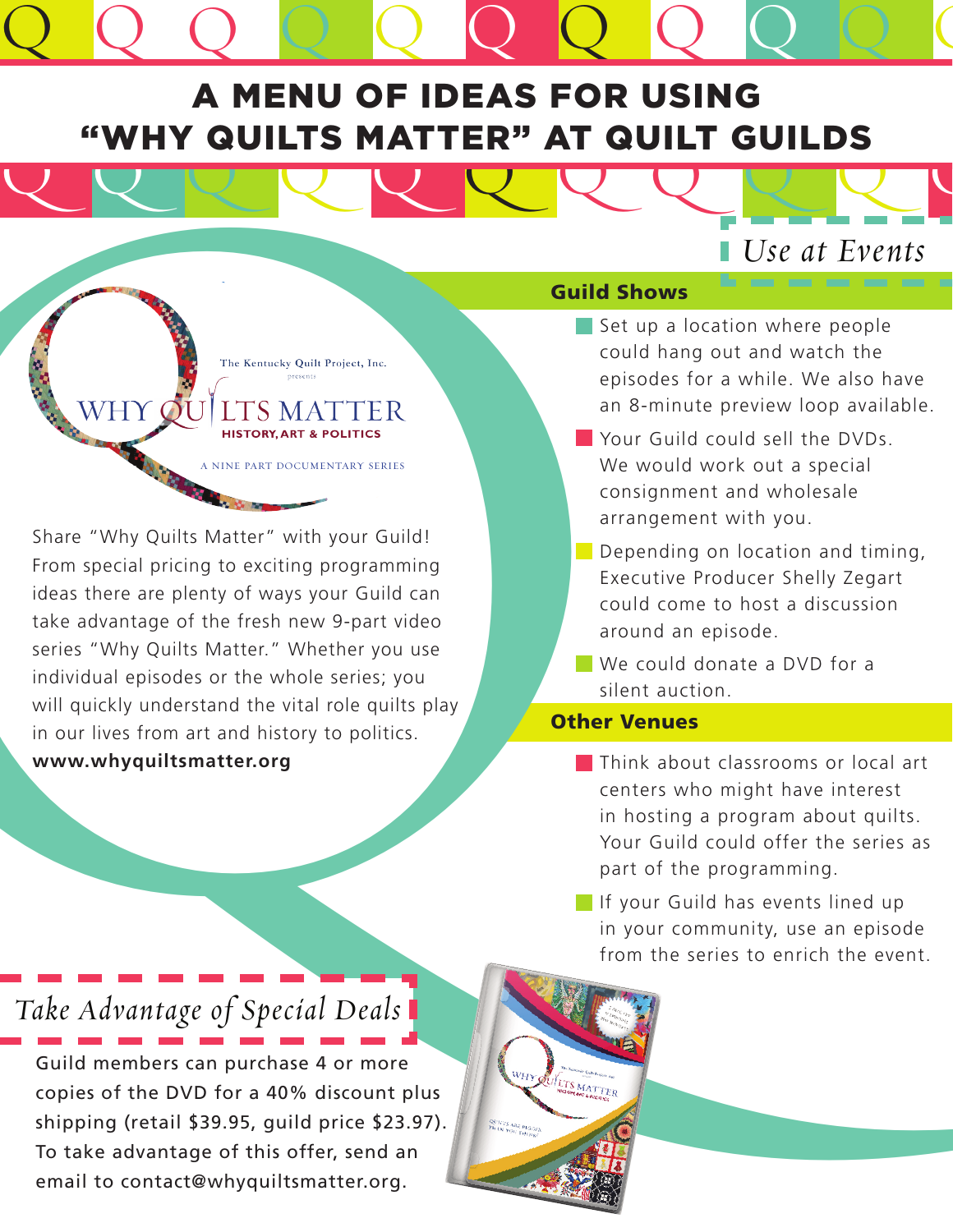

#### Build special programming around specific episodes from the series.

**Quilts: "Up All Night"** – an after-hours screening of series over two weekends with refreshments plus conversation.

**Trash or Treasure night** – a yard sale for quilters to find fabrics from worn out clothes, blankets or towels to make your own Gee's Bend quilt. Pair with Episode 5 "Gee's Bend: "The Most Famous Quilts in America?"

**Invite a guest speaker** to speak on women's rights. Pair with Episode 7 "Empowering Women One Quilt at a Time."

Partner with a local arts group/club to hold a panel discussion. Pair with Episode 4 "What is Art?"

**Have members come up with a square** that represents the modern woman vs. the traditional Sunbonnet Sue. Pair with Episode 7 "Empowering Women One Quilt at a Time."

## *Join Our Team*

Exciting new news - *Continuing the Conversation* guides: We are developing guides to accompany the series. The episodes are terrific on their own but will be even better and easier to use with the guides and can provide 9 months of guild programs (like a book club). They will also contain a section on how to host a group discussion.

Become a WQM "correspondent." Your guild's "correspondent" will help link "Why Quilts Matter" and your guild up with local events in your area and report what is going on back to the WQM team. Once we hear from you we will send whatever you need to enable our joint programming efforts (brochures, video loops, table top sign, etc.).

 $\boldsymbol{\eta}$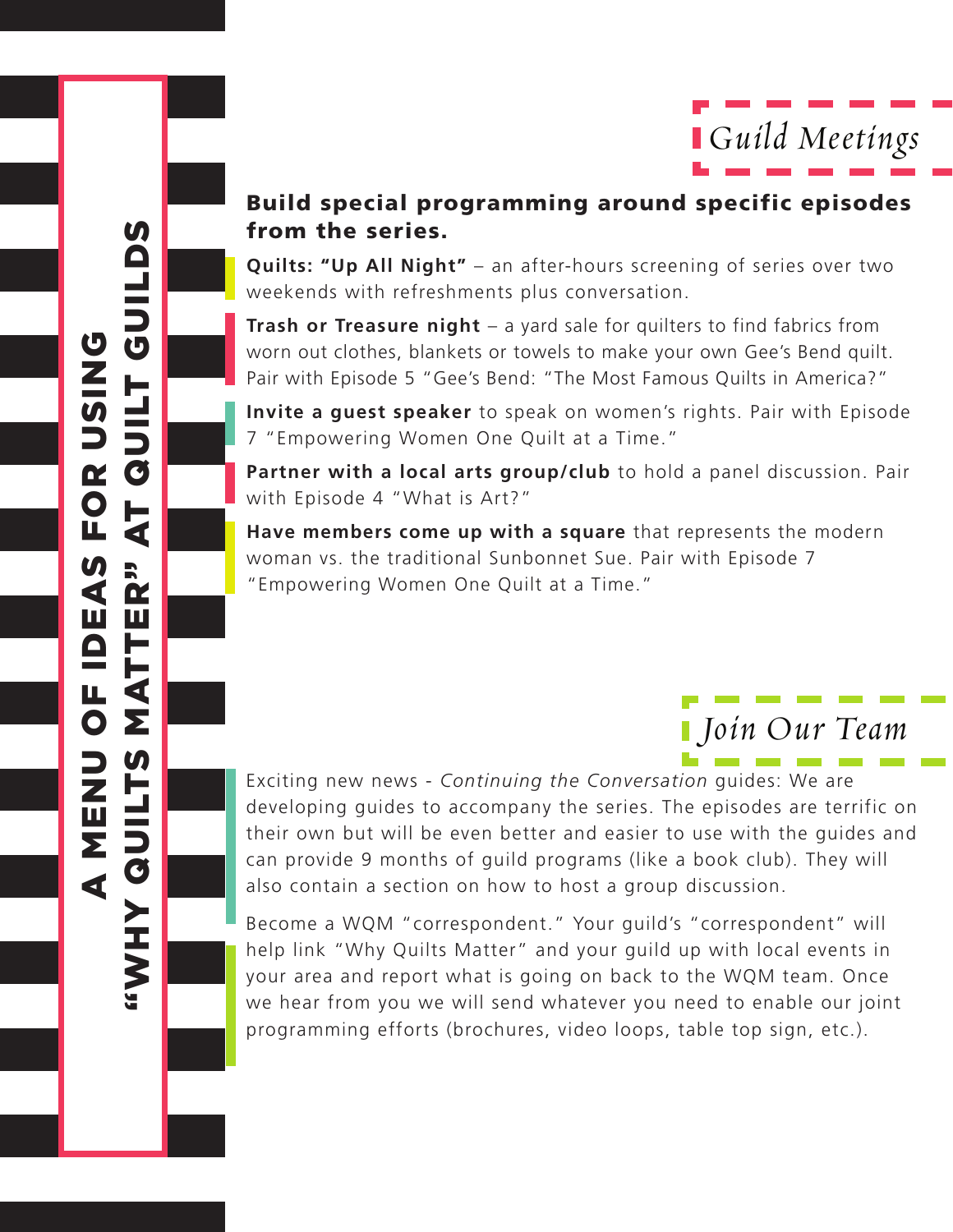# Q Q Q Q Q *Need more ideas?*

 $\overline{\mathcal{Q}}$ 

Q

Q

 $\overline{\phantom{0}}$ 

Q

Q

Q

Q

Q

Q

Q

NO S

 $\overline{\mathcal{C}}$ 

 $\overline{\mathbf{C}}$ 

 $\overline{\mathcal{C}}$ 

 $\overline{\zeta}$ 

OR<br>T QL

at Quilt

Guilds

as for using

**DE** 

atter"

A MENU OZWE

"Why Quilts M

Visit the Events section of our site<br>
(http://www.whyquiltsmatter.org/welcome/events/) to see what others have been doing to develop programming around the series. Visit the Events section of our site programming around the series.

Learn more about all the featured images in our Image<br>Resource Guides (http://www.whyquiltsmatter.org/<br>welcome/image-resource-guides/). They are complete quilts and photographs featu<br>episodes. Download them to<br>out. Then you can follow alo  $\begin{array}{|c|c|c|}\n\hline\n\end{array}$ **Q** Need more ideas?<br>
Visit the Events section of our size<br>
Unterstanding around the series are been doing to develop<br>
the series what others have been doing to develop<br>
the series what others have been doing to develop<br>
the c Learn more about all the featured images in our Image Resource Guides (http://www.whyquiltsmatter.org/ catalogs of all the quilts and photographs featured in each of the nine episodes. Download them to your laptop or print them out. Then you can follow along as you watch each episode.

you watch each episode.<br>Preview the series at www.whyquiltsmatter.org and a clip and description of each episode.

The series is copyright protected, independently produced and funded by The Kentucky Quilt Project, Inc., a 501(c)(3) not-for-profit organization. It is illegal to copy or distribute the series.

Contact us at contact@whyquiltsmatter.org or phone 502-897-3819